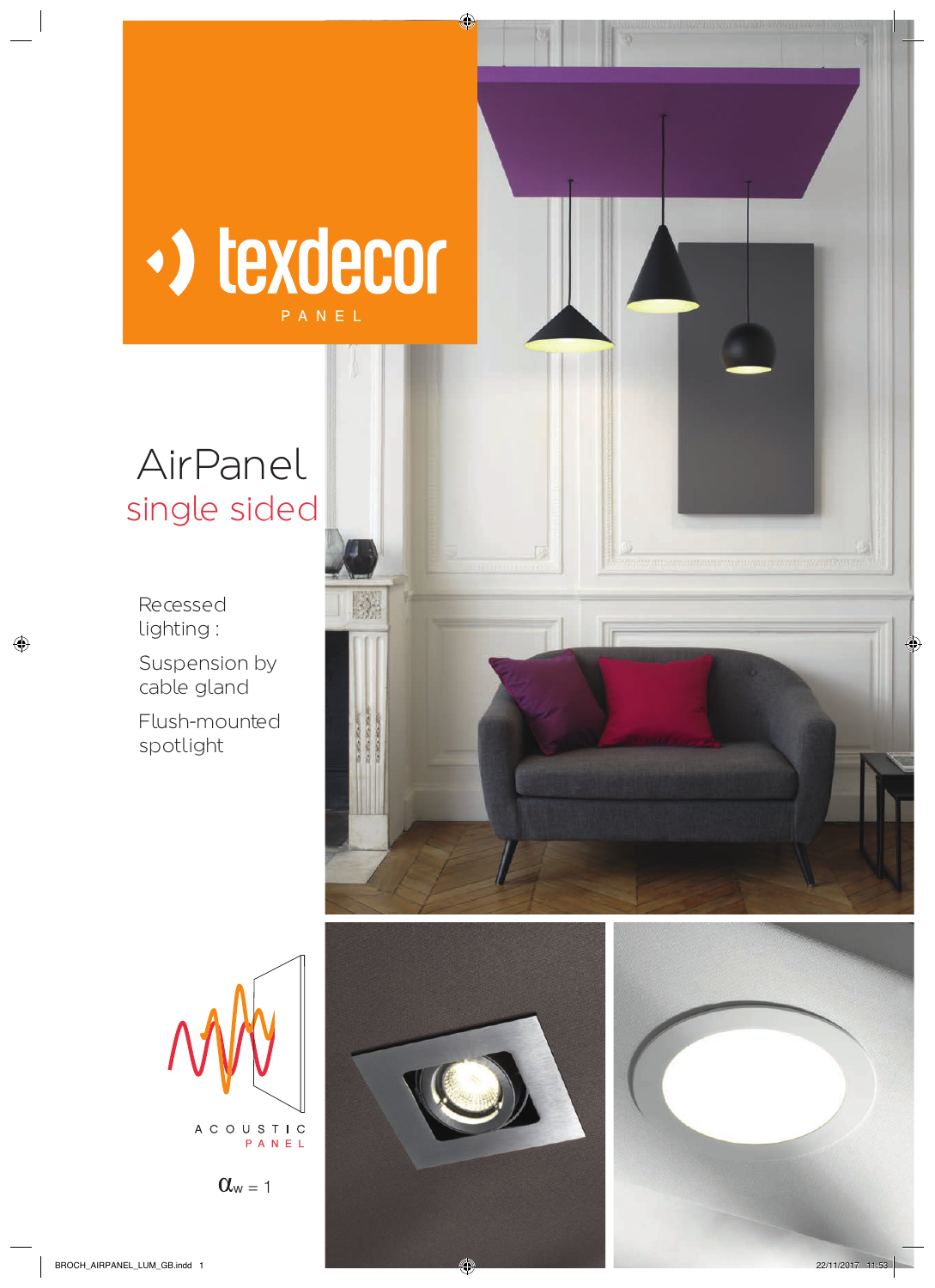

All buildings are different, all spaces require specific lighting requirements.

Light plays an essential role in our daily lives: It contributes to health, security and energy, it enhances our work conditions and improves our efficiency. In office or teaching environments, the dissemination of information mainly depends on vision. Light also participates in the attractiveness of spaces, in highlighting architectural decors, in restaurants, customer lobbies or even reception rooms. The lighting quality is a major factor.

Texdecor has designed and marketed a range of acoustic panels to be attached to ceilings or walls. To integrate them tastefully and efficiently to the existing décor, it has become obvious that the lighting units must be flush with these panels.

AirPanel acoustic panels provide two functional advantages: visual and acoustic comfort.

The renovation of any facility is a good opportunity not only to enhance its efficiency, its décor and its acoustic comfort but also its lighting.



Single-sided AirPanel 1200 x 1200 mm with suspension by cable gland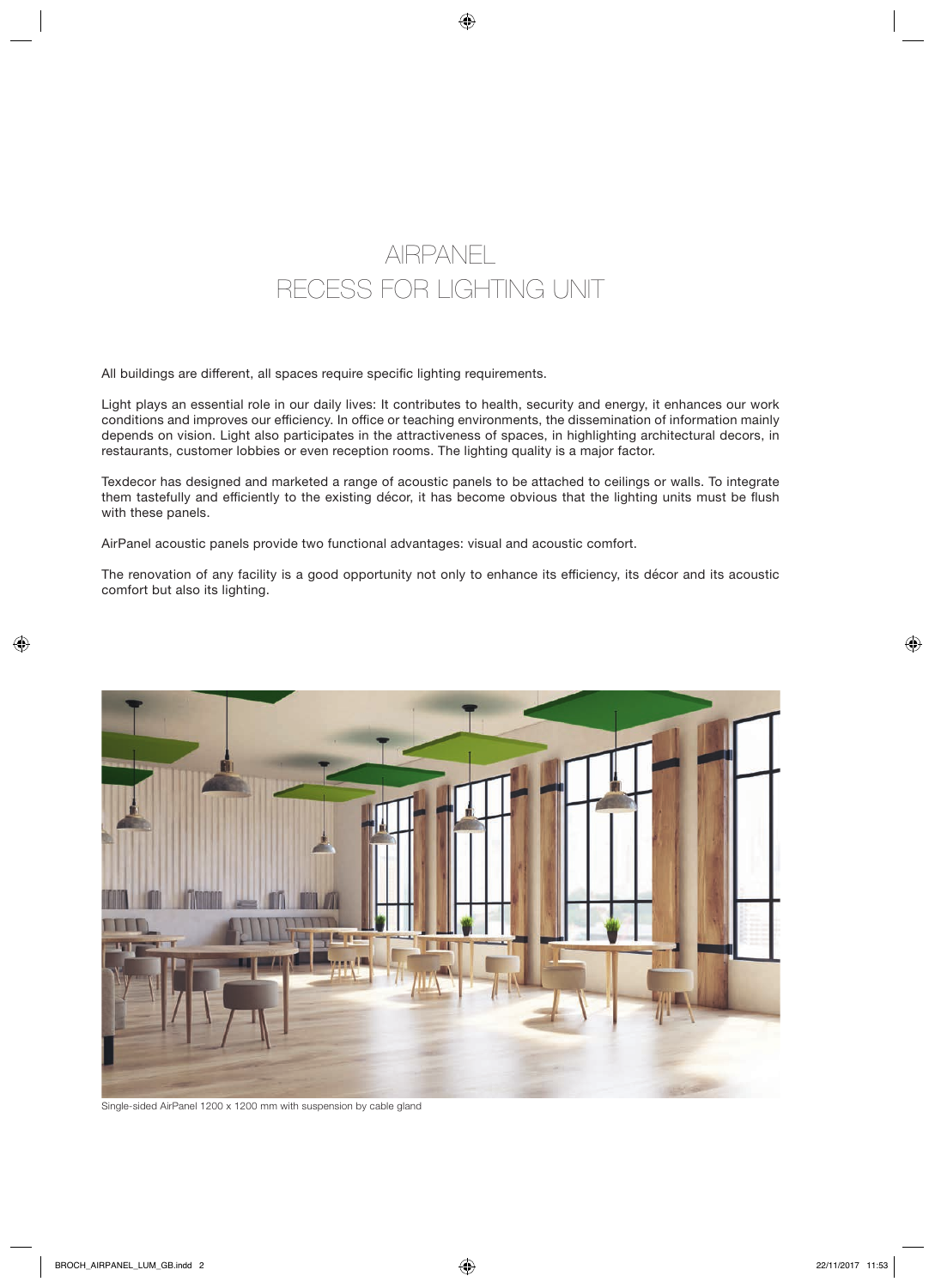

Single-sided AirPanel 1200 x 1200 mm with flush-mounted square spotlights



The recess and the cable gland are made to measure in our production shop, enabling the integration of a large selection of units in the panel.



Matching colour for the suspension cable and that of the cable gland with your fabrics and lighting unit.